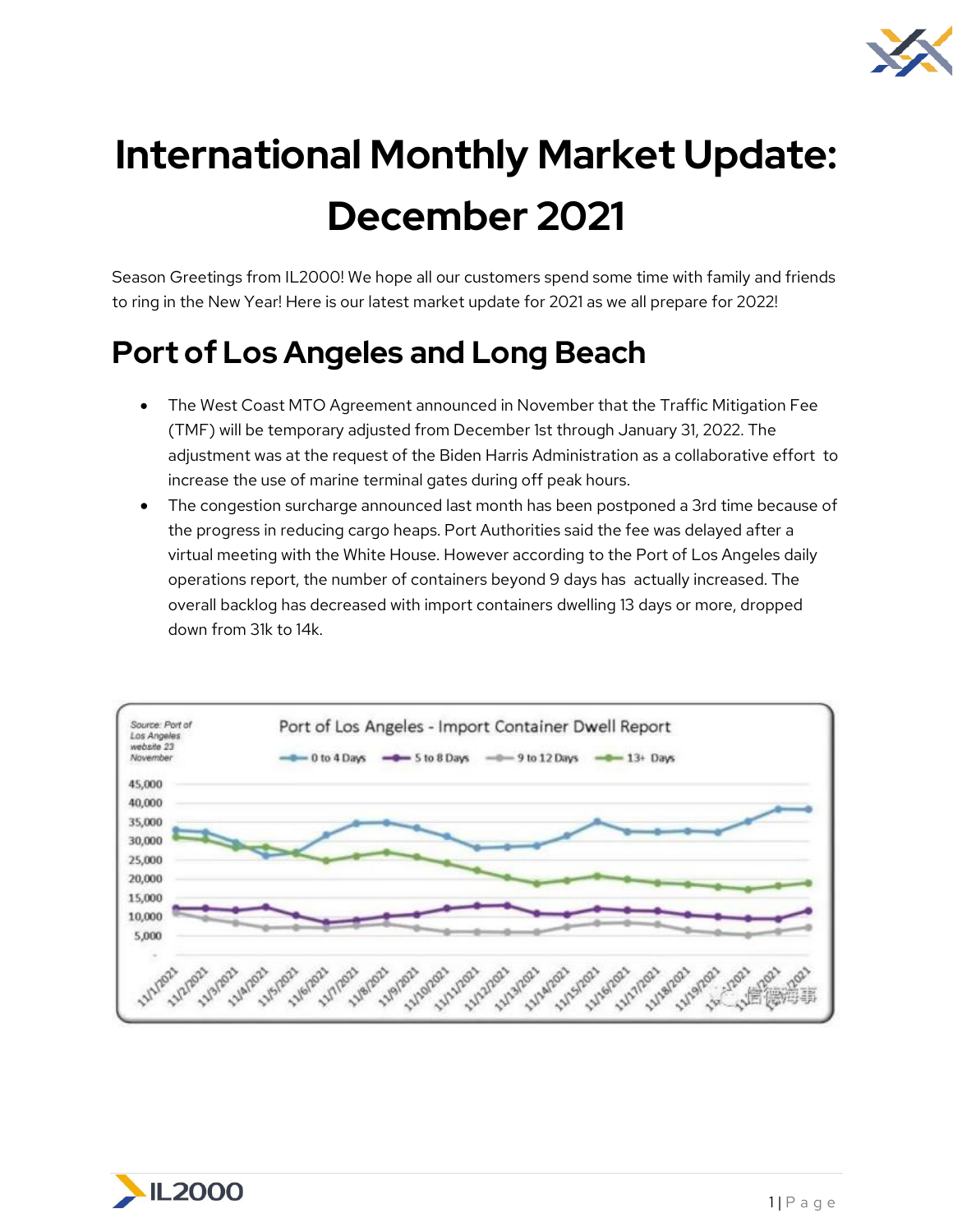

### **Carrier Announcements**

- CMA announced an early Container Pickup Incentive Program to assist importers in expediting the movement of cargo in Southern California. Incentive credits will be provided to customers that pick up their import containers in Los Angeles/Long Beach during the first 8 calendar days from vessel discharge.
	- o \$100 per container for pickups Monday-Friday.
	- o \$200 per container for pickups at night and weekend gates
- Atlantic Container Line will implement a Damage Protection Surcharge (DPS) starting in January. The charge will be \$20.00 per unit.
- ECU announced a GRI for exports to Central America starting 1/1/22, The charge will be \$20.00 w/m.
- CN Rail is implementing new tariffs January 1 and February 1 that will affect seal requirements, over-the-road trucking requests, billing, rail shipping instructions, and modifications on equipment. Additionally, the Canada Border Services Agency (CBSA) requires high security seals on all international and domestic shipments. Failure to comply will result in a fine of \$450.00.
- Vanguard issued notice to all customers that effective immediately they are no longer using Philadelphia Truck Lines as their CFS station in Charleston. They will switch to Guardian Logistics Solutions.
- MSC cancelled their GRI for imports into the Middle East.

#### **China Update**

- PSW has very limited space with more carriers announcing roll overs and blank sailings. This is expected to continue into January.
- PNW/USEC has increased demands with very limited space. Carriers ONE and ZIM announced they will deploy an additional loader starting the first week in January.
- Wait time at most base ports has decreased averaging 2-4 days.
- Transshipment cargo via Busan is averaging a 3-week delay.
- Carriers CMA, OOCL, and Cosco announced severe equipment shortages for 40HC's.
- Hapag and ONE: feeder suspensions in South China will take effect December through February 2022 due to Covid restrictions.

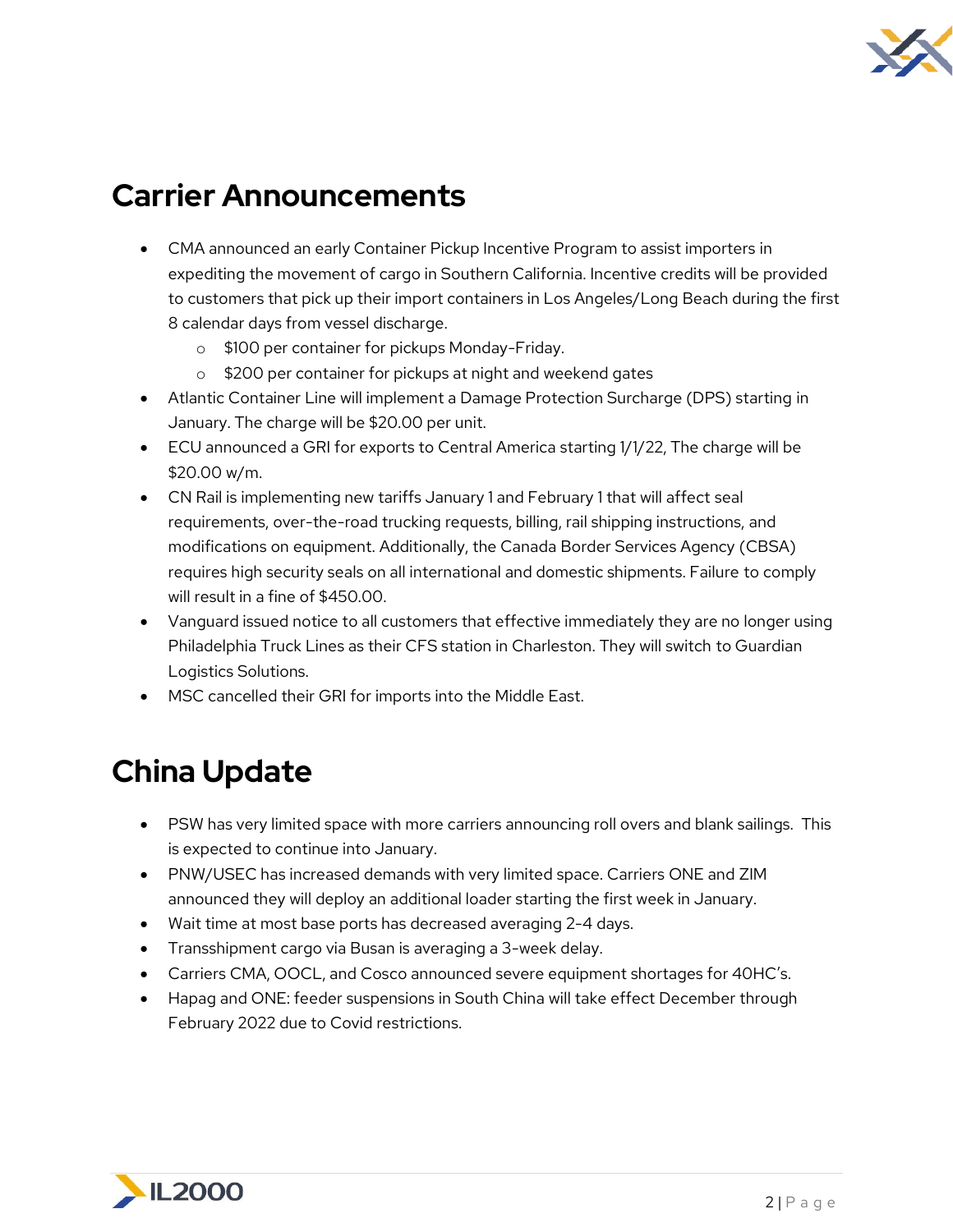

# **Air Freight**

• American Airlines is closing out the year with more than 6200 widebody flights in December, expanding their presence across all regions.

## **Canada**

- Due to significant rainfall, intermodal traffic northbound and eastbound from Vancouver has been affected. Flash flooding, mudslides, and a track outage in Chilliwack BC are impacting the mainline train in those areas.
- Truckers at one of the ports in Vancouver reached an agreement December 1st, to improve health care benefits and detention pay. However, there is still another strike planned Friday 12/3 seeking reasonable wages at Prudential Transportation.
- As of 12/1, there were 55 vessels waiting to berth in the port. This is the highest number to date.

#### **Harmonized Tariff Schedule 2022**

- The following tariff changes will be effective January 1, 2022
- Total of 351 sets of amendments will be taking effect with the new HS2022 edition of the HTS code to accommodate recognition of new products and addressing environmental and social issues seen globally previously not addressed.
- Some of the biggest chapters seeing changes are Chapters 44 (wood), 62 (clothing), 84 (machinery), and 85 (electrical equipment). A total of 995 codes will be deleted and 1360 new codes will be added.

# **Port/Rail Congestion**

- With the announcement last month of vessels remaining 150 miles offshore, the latest count for LAX/LGB is at 87 vessels awaiting berth. It's now tracked in two different groups. 59 vessels are in the greater San Pedro Bay where another 28 vessels remain several hundred nautical miles out.
- The Chicago rail ramp is experiencing severe congestion due to dwelling containers and chassis shortages.
- Savannah and Charleston are averaging 6-9 days due to high import volume. Carriers are advancing cut offs with little to no notice.